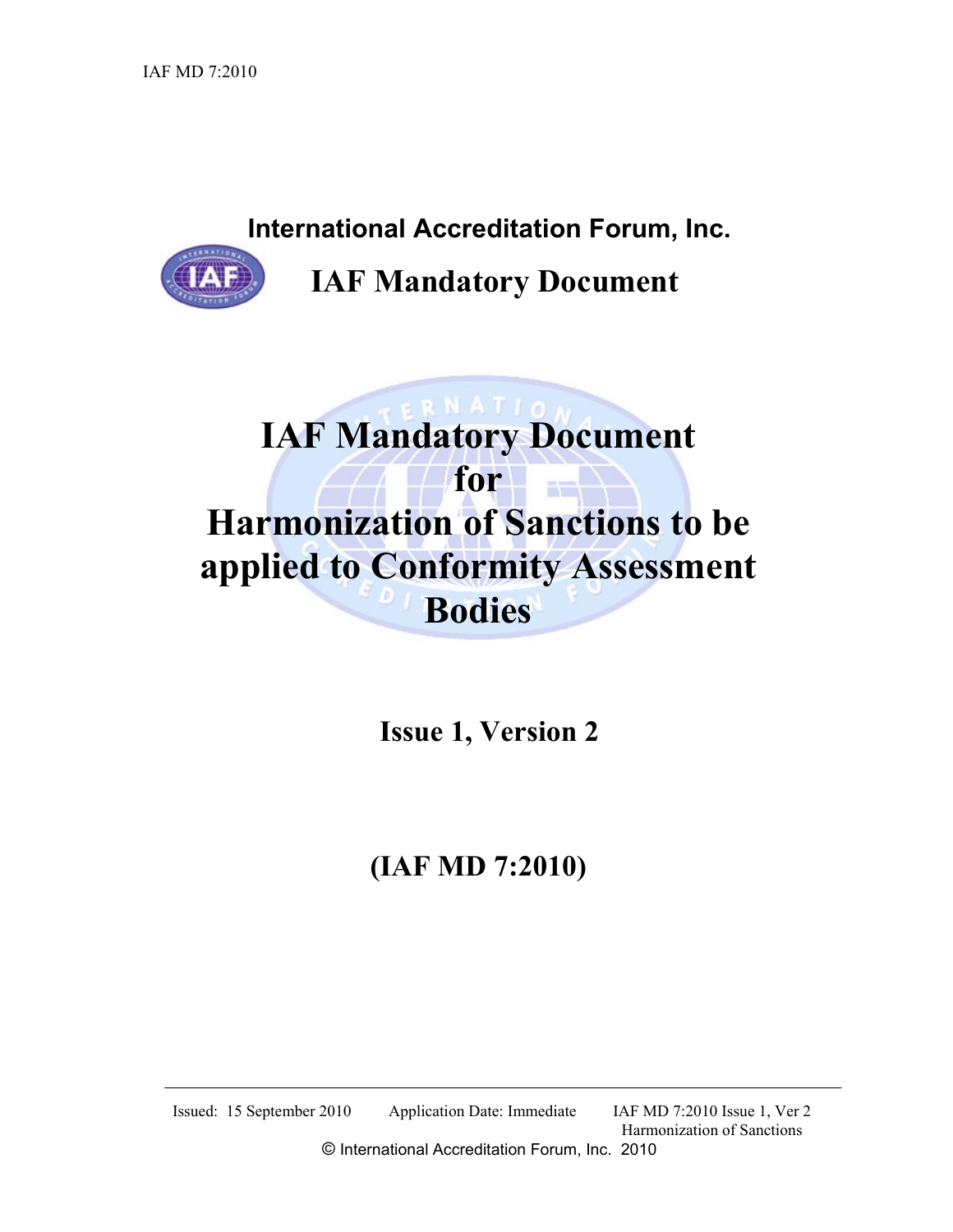| Issue 1, Ver 2 | 1AF Mandatory Document for Harmonization of Sanctions Page 2 of 9 |  |
|----------------|-------------------------------------------------------------------|--|
|                | to be applied to Conformity Assessment Bodies                     |  |

The International Accreditation Forum, Inc. (IAF) operates programs for the accreditation of bodies that provide conformity assessment services, and such accreditation facilitates trade and reduces demands for multiple certifications.

Accreditation reduces risk for business and its customers by assuring them that accredited Conformity Assessment Bodies (CABs) are competent to carry out the work they undertake within their scope of accreditation. Accreditation Bodies (ABs) which are members of IAF and their accredited CABs are required to comply with appropriate international standards and IAF mandatory documents for the consistent application of those standards.

AB members of the IAF Multilateral Recognition Arrangement (MLA) conduct regular evaluations of each other to assure the equivalence of their accreditation programs. The IAF MLAs operate at two levels:

- A MLA for the accreditation of CABs to standards including ISO/IEC 17020 for inspection bodies, ISO/IEC 17021 for management systems CABs, ISO/IEC 17024 for personnel CABs and ISO/IEC Guide 65 for product CABs, is considered a framework MLA. A framework MLA provides confidence that accredited CABs are equally reliable in the performance of conformity assessment activities.
- A MLA for the accreditation of CABs that also includes the specific conformity assessment standard or scheme as a scope of accreditation provides confidence in the equivalence of certification.

An IAF MLA delivers the confidence needed for market acceptance of certification. An organization or person with certification to a specific standard or scheme that is accredited by an IAF MLA signatory AB can be recognized worldwide thereby facilitating international trade.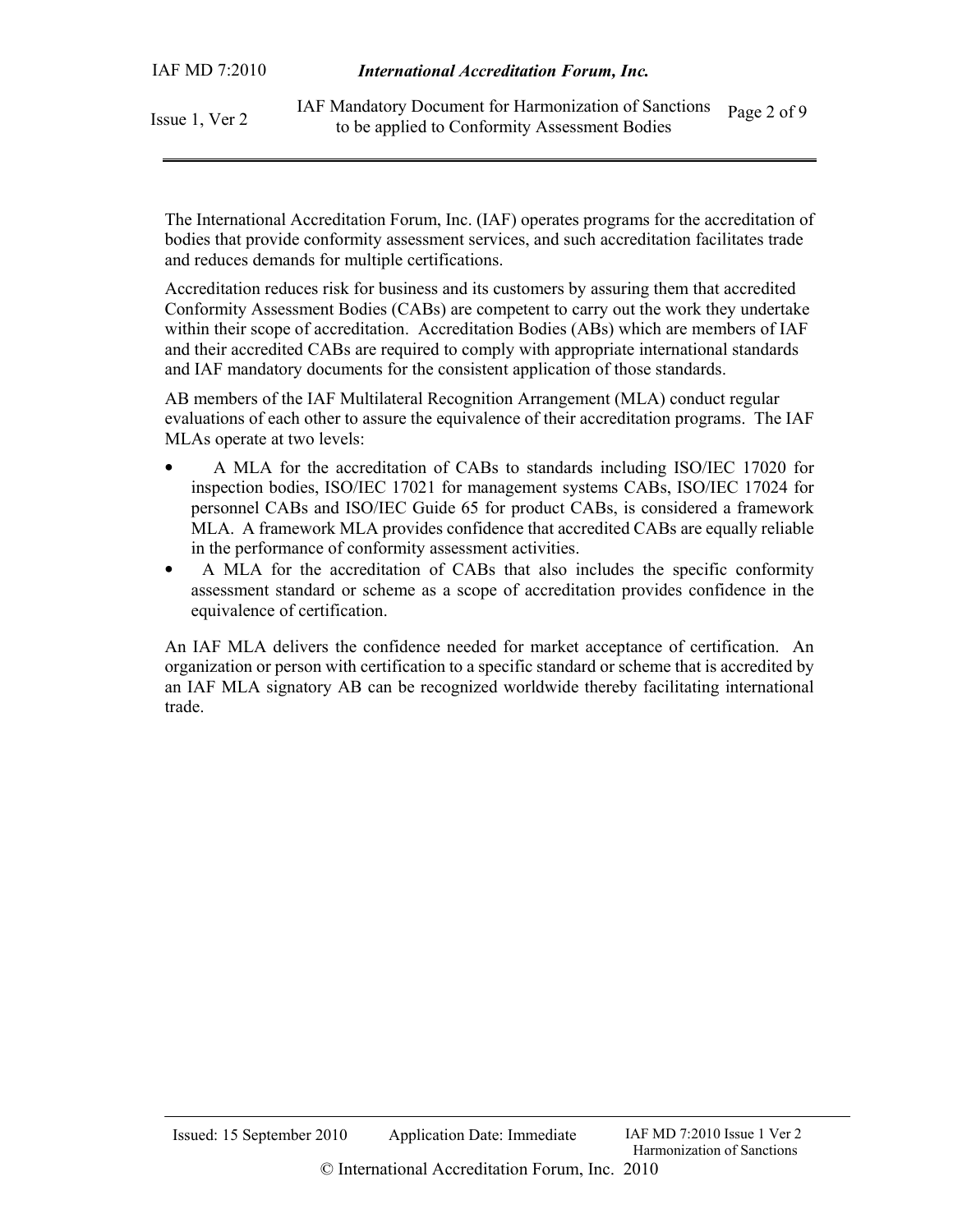Issue 1, Ver 2 IAF Mandatory Document for Harmonization of Sanctions to be applied to Conformity Assessment Bodies Page 3 of 9

## Table of Contents

| $\mathbf{0}$ | <b>INTRODUCTION</b>                  | 5 |
|--------------|--------------------------------------|---|
| 1.           | <b>REFERENCES</b>                    | 5 |
| 2.           | <b>INITIATION OF SANCTIONS</b>       | 5 |
| 3.           | <b>SANCTIONS AVAILABLE</b>           | 6 |
| 4.           | <b>SPECIFIC HARMONIZED SANCTIONS</b> | 6 |
| 5.           | <b>COMMUNICATION</b>                 | 7 |
|              | <b>ANNEX 1</b>                       |   |

| Prepared by: IAF Technical Committee                   | Date: 26 July 2010                  |  |  |  |
|--------------------------------------------------------|-------------------------------------|--|--|--|
| Approved by IAF Members                                | Date: 27 August 2010                |  |  |  |
| Issue Date:15 September 2010                           | Application Date: 15 September 2010 |  |  |  |
| Name for Enquiries: John Owen, IAF Corporate Secretary |                                     |  |  |  |
| Contact Phone: +61 2 9481 7343                         |                                     |  |  |  |

Email secretary 1@iaf.nu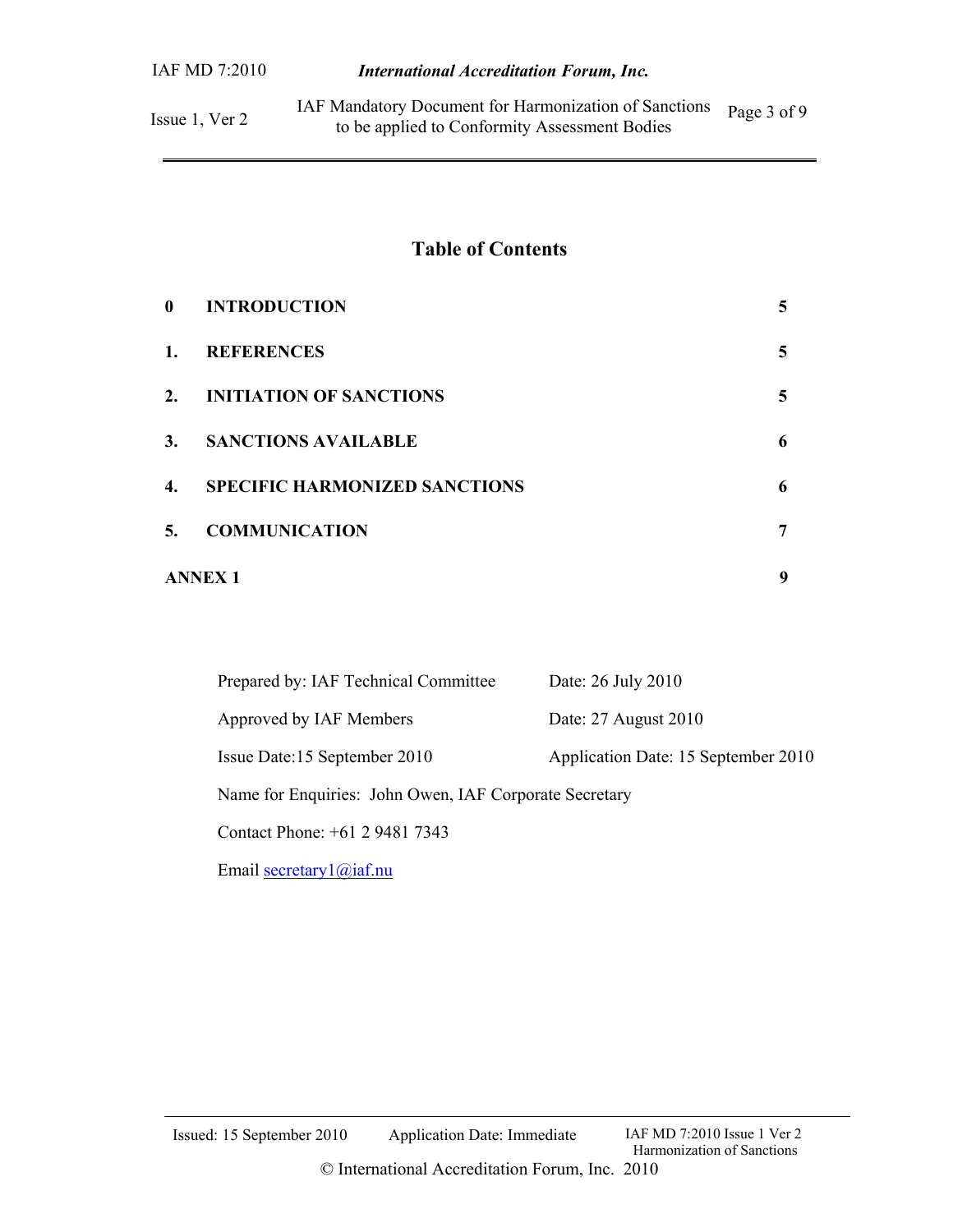Issue 1, Ver 2 IAF Mandatory Document for Harmonization of Sanctions to be applied to Conformity Assessment Bodies Page 4 of 9

#### Introduction to IAF Mandatory Document

The term "should" is used in this document to indicate recognized means of meeting the requirements of the standard. A CAB can meet these in an equivalent way provided this can be demonstrated to an Accreditation Body (AB). The term "shall" is used in this document to indicate those provisions which, reflecting the requirements of the relevant standard, are mandatory.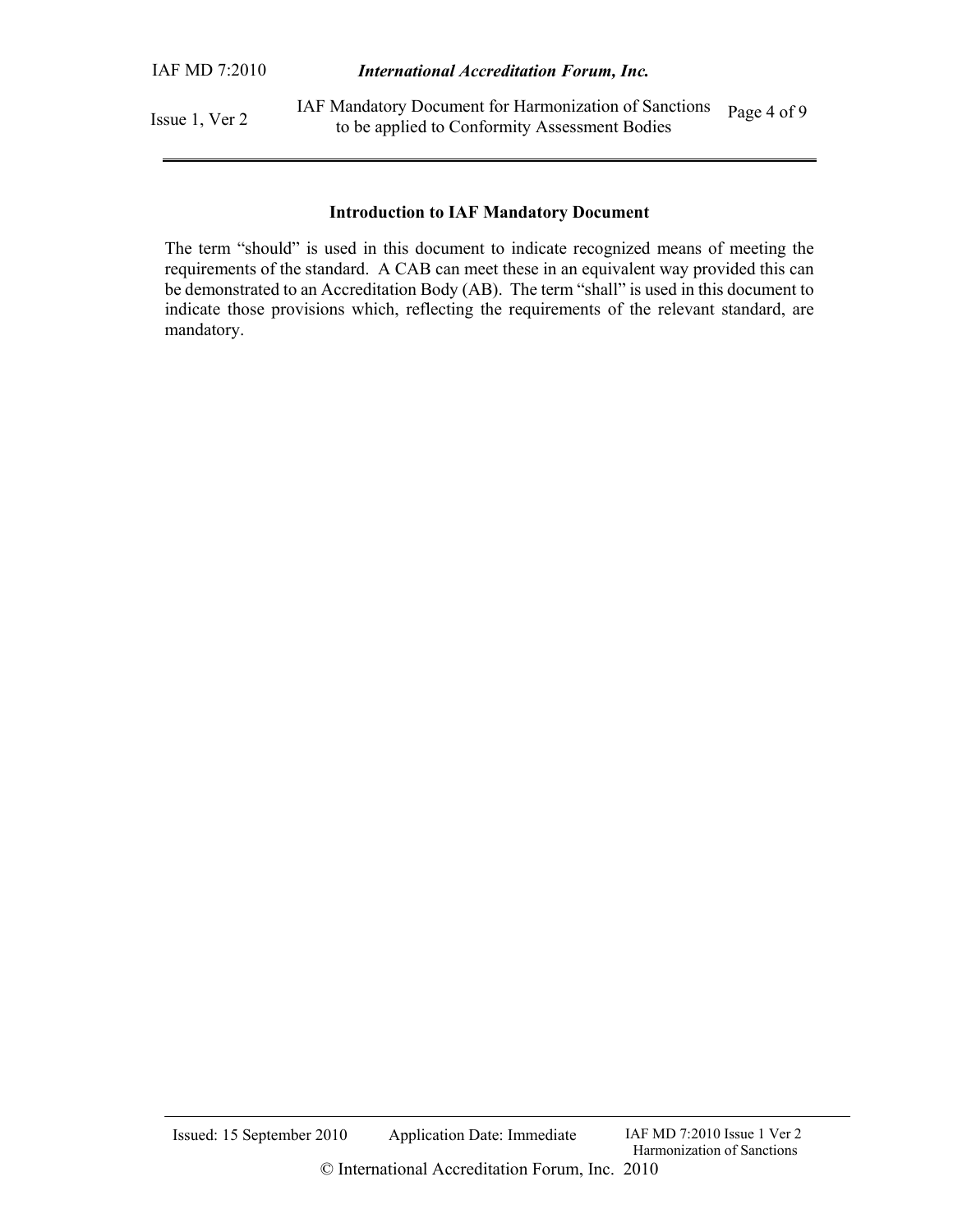Issue 1, Ver 2 IAF Mandatory Document for Harmonization of Sanctions to be applied to Conformity Assessment Bodies Page 5 of 9

## IAF Mandatory Document for Harmonization of Sanctions to be applied to Conformity Assessment Bodies

This document is mandatory for the consistent application of Clause 7.13 of ISO/IEC17011:2004 under specific circumstances described in this document. This document does not supersede any of the requirements of that standard.

#### 0 INTRODUCTION

- 0.1 Under ISO/IEC 17011, Accreditation Bodies (ABs) are required to have procedures for suspension, withdrawal or reduction of the accreditation scope (refer to ISO/IEC 17011 Clause 7.13.1).
- 0.2 The intention of this document is to clarify the situations where the sanctions shall be applied to applicant or accredited Conformity Assessment Bodies (CABs) and the subsequent necessary communication which shall be taken by ABs.
- 0.3 The following are applicable not only to the scope of the IAF MLA but also to any other IAF accreditation activities, not just the management system certification. Other situations are at individual AB's discretion.
- 0.4 Clause 2 states some situations that frequently lead to sanctions by an AB and Clause 3 describes sanctions that are normally applied progressively by an AB.
- 0.5 Clauses 4 and 5 describe specific instances in which there shall be a harmonized approach by all ABs.

#### 1. REFERENCES

- 1.1. ISO/IEC 17011 Conformity assessment General requirements for accreditation bodies accrediting conformity assessment bodies.
- 1.2. IAF-ILAC JGA 2007 Sydney Resolution 7 (Refer to Annex 1)

#### 2. INITIATION OF SANCTIONS

- 2.1. Situations that lead to sanctions being applied to applicant or accredited CABs include, but are not limited to the following:
	- Failure to resolve nonconformities in accordance with an AB's procedures;
	- Negative outcome of a complaint investigation;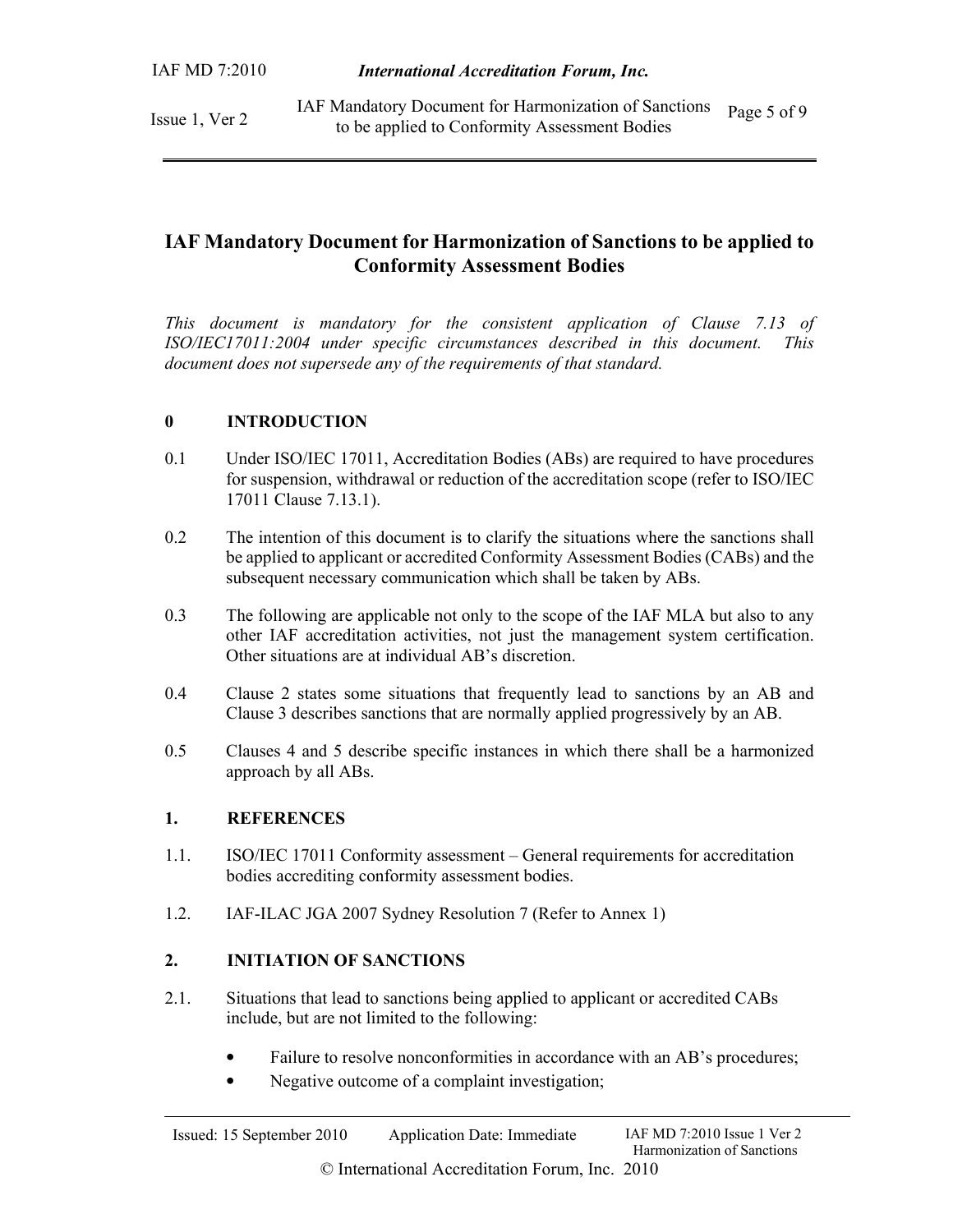Issue 1, Ver 2 IAF Mandatory Document for Harmonization of Sanctions to be applied to Conformity Assessment Bodies Page 6 of 9

- Misuse/misrepresentation of an accreditation symbol (see ISO/IEC 17011 clause 8.3.3 and NOTE);
- Non-payment of fees.

#### 3. SANCTIONS AVAILABLE

- 3.1. Sanctions available include, but are not limited to:
	- Intensification of surveillance (office, witness or document review);
	- Reduction of accreditation scope (including geographical scope);
	- Suspension;
	- Withdrawal;
	- Public notice of scope reduction/suspension/withdrawal/misrepresentation of accreditation;
	- Legal actions.
- NOTE 1: Application of sanctions outlined in this document does not preclude legal action by third parties, regulators, public authorities or any other interested parties.
- NOTE 2: Under ISO/IEC 17011 Clause. 8.1.1.(g), there is provision for an AB to refuse services if an AB perceives that any known violation of laws and regulations by the CAB would bring the AB into disrepute.

### 4. SPECIFIC HARMONIZED SANCTIONS

- 4.1. The following are situations requiring specific sanctions by the AB:
- 4.1.1. Where there is proven evidence of fraudulent behavior, or the CAB intentionally provides false information, or the CAB deliberately violates accreditation rules, the AB shall initiate its process for withdrawal of accreditation.
- 4.1.2. Where a CAB is providing certification to any standard used as a basis for accrediting CABs (e.g. ISO/IEC 17025 or ISO 15189), the AB shall initiate its process for suspension of accreditation, as this behaviour of the CAB will put the AB, against its will, in the condition of providing the same service that a CAB performs, in violation of Clause 4.3.6 of ISO/IEC 17011. Further decisions shall be based on the actions taken by the CAB.
- NOTE: The action detailed in this mandatory document does not override the CABs right to appeal against a decision as described in ISO/IEC 17011 Clause 7.10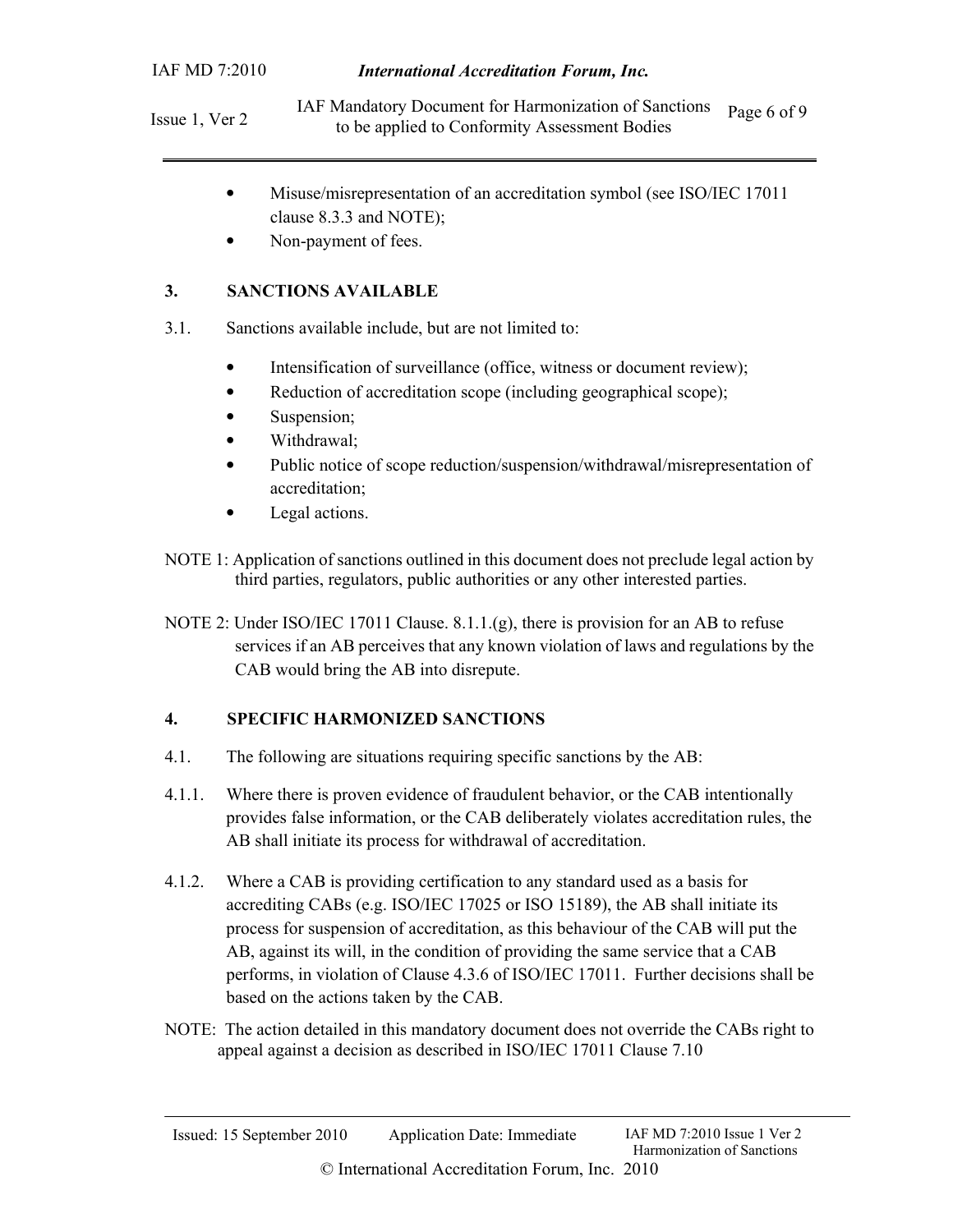Issue 1, Ver 2 IAF Mandatory Document for Harmonization of Sanctions to be applied to Conformity Assessment Bodies Page 7 of 9

#### 5. COMMUNICATION

5.1 In each of the situations mentioned in Clauses 4.1.1 and 4.1.2 that lead to suspension or withdrawal of accreditation and after any appeal decision in accordance with the AB's appeals procedures, the AB shall notify the IAF Secretariat of this decision and the reasons. The IAF Secretary shall then communicate the decision and status to all IAF Member ABs in the following format:

"[Name of AB] [state the action as 'withdrew' or 'suspended'] accreditation of [Name of CB] on [date] for [state the proven offence]".

End of IAF Mandatory Document for Harmonization of Sanctions to be applied to Conformity Assessment Bodies.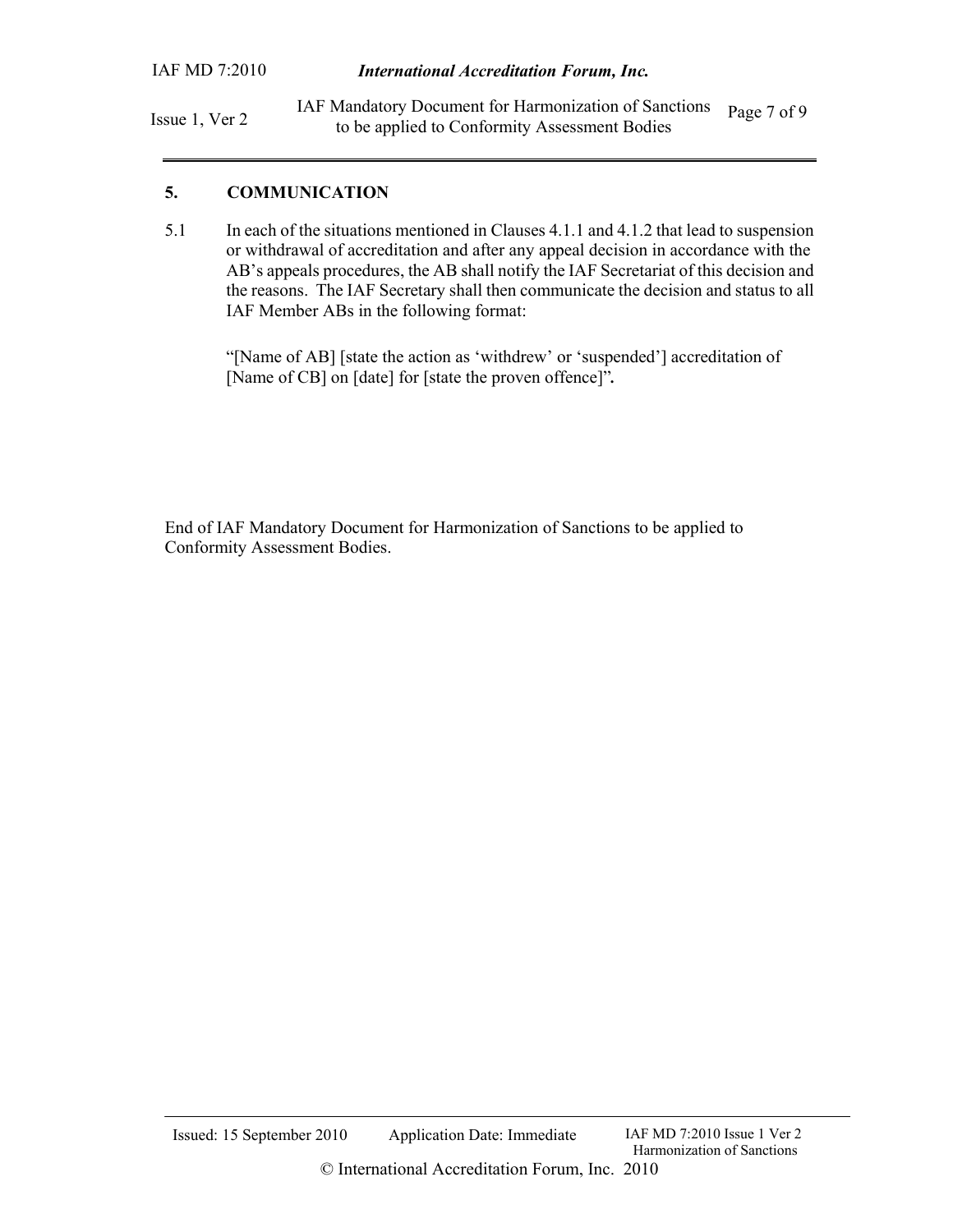Issue 1, Ver 2

#### Further Information

For further Information on this document or other IAF documents, contact any member of IAF or the IAF Secretary.

For contact details of members of IAF see - IAF Web Site - <http://www.iaf.nu>

Secretary -

John Owen,

IAF Corporate Secretary,

Telephone +612 9481 7343

email <secretary1@iaf.nu>